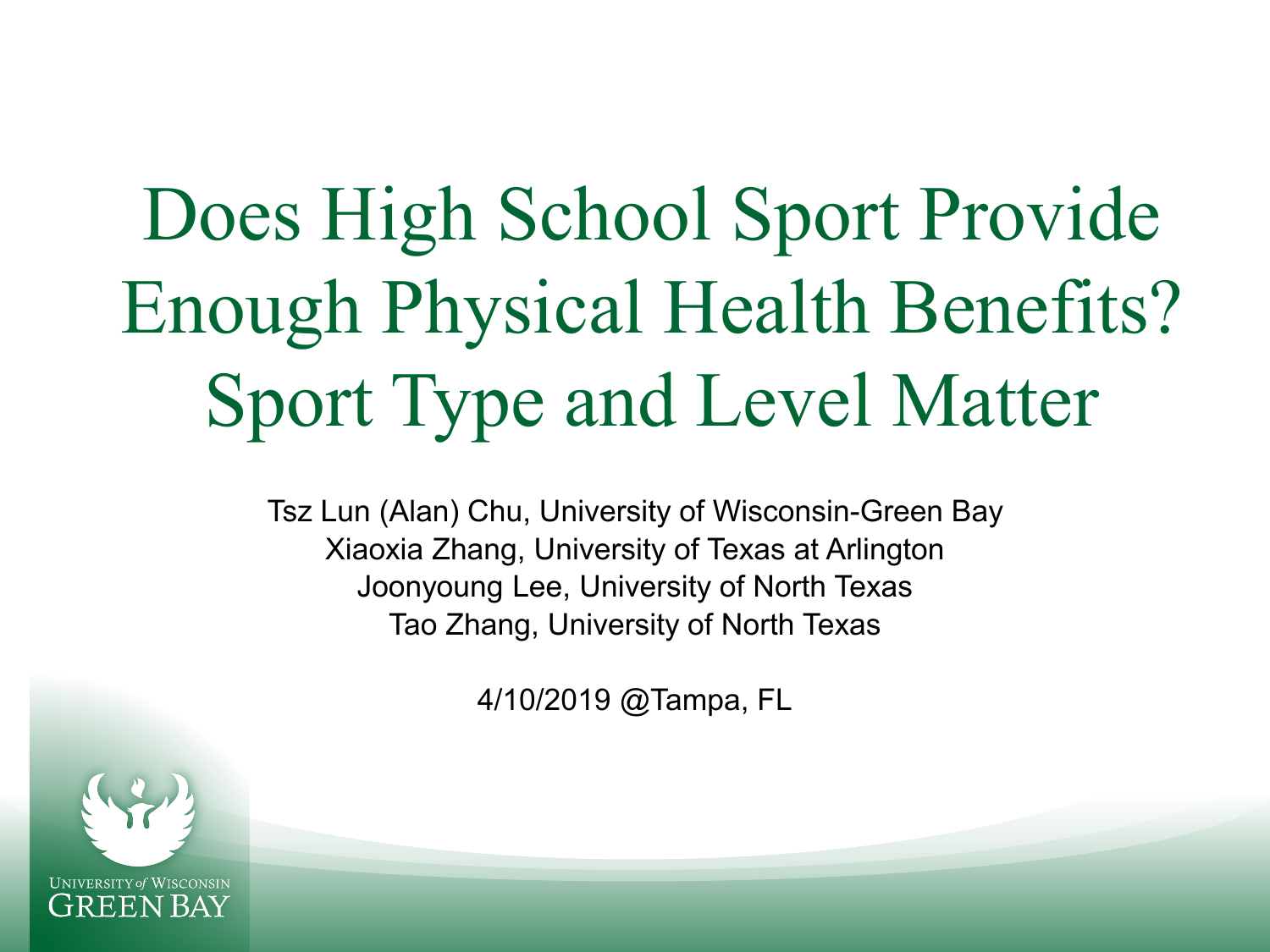

# Background

- Recent studies indicate that sport participation alone does not contribute to 60 minutes of recommended daily moderate-to-vigorous physical activity (MVPA) in youths (Fenton et al., 2016, 2017).
- Recreational league youth participants in the U.S. spend more than 50% of sport practice time on sedentary behavior (SB) and light physical activity (Schlechter et al., 2017).

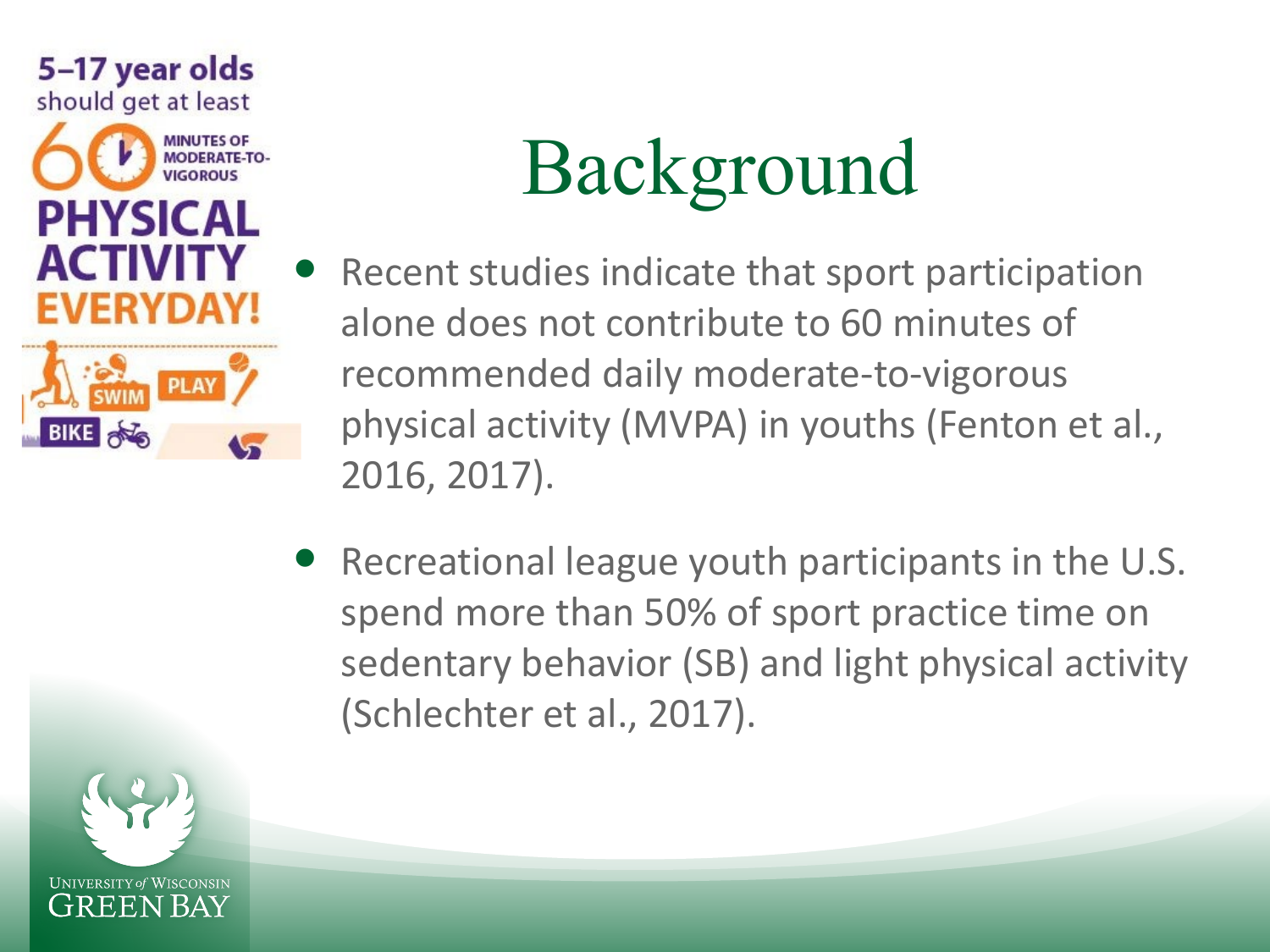### Framework

- Developmental stages of high school students
- Physical education (PE) is not universally required across U.S. high schools; organized school sports serve as a significant means for physically active lifestyles (Drake et al., 2015)

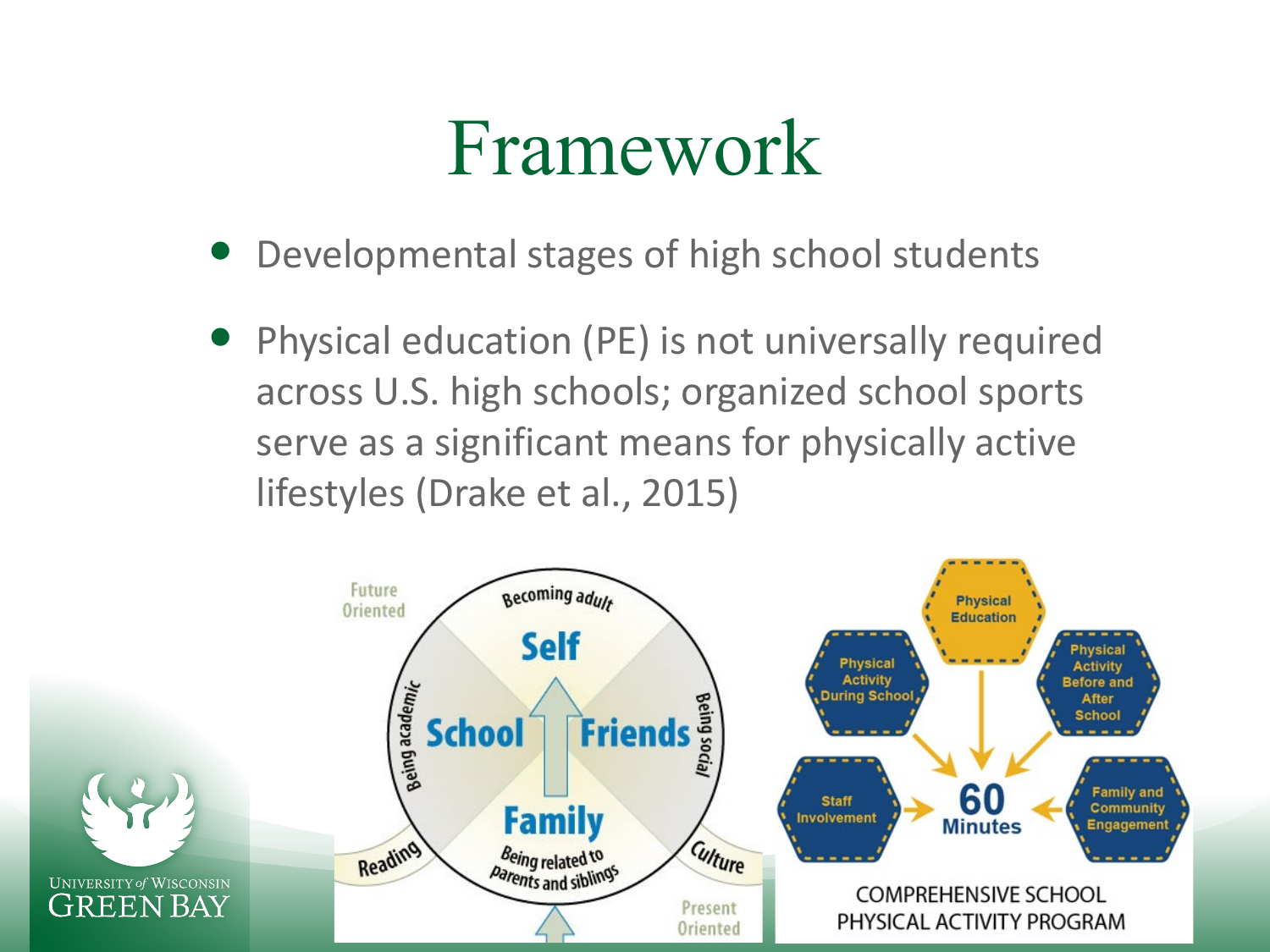### Purpose

 To examine the main effects of sport type (individual and team) and level (varsity, junior varsity [JV], and freshman), as well as their interaction effects, on physical activity (PA) during sport practice and physical fitness in high school athletes.



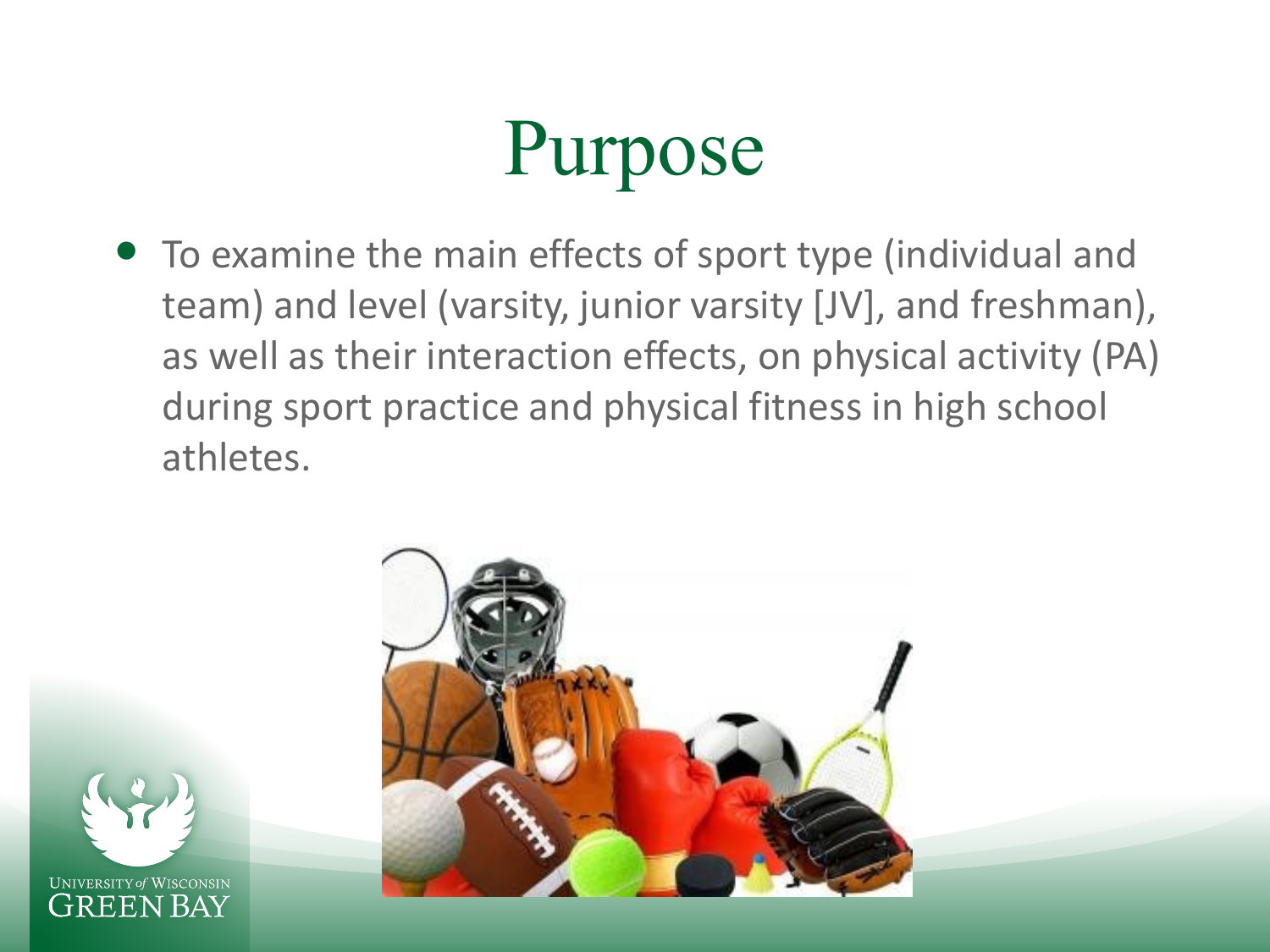### Methods

- 234 athletes ( $M_{\text{age}}$  = 15.25 years; 56.5% boys) from two high schools in the southwestern U.S.
- **Measures** 
	- 1. MVPA and SB: Percentage time (%) during three sport practices using Actical accelerometers
	- 2. Body composition (i.e., BMI): Objectively measured height and weight
	- 3. Aerobic capacity:

Time (minutes) in completing a one-mile run test



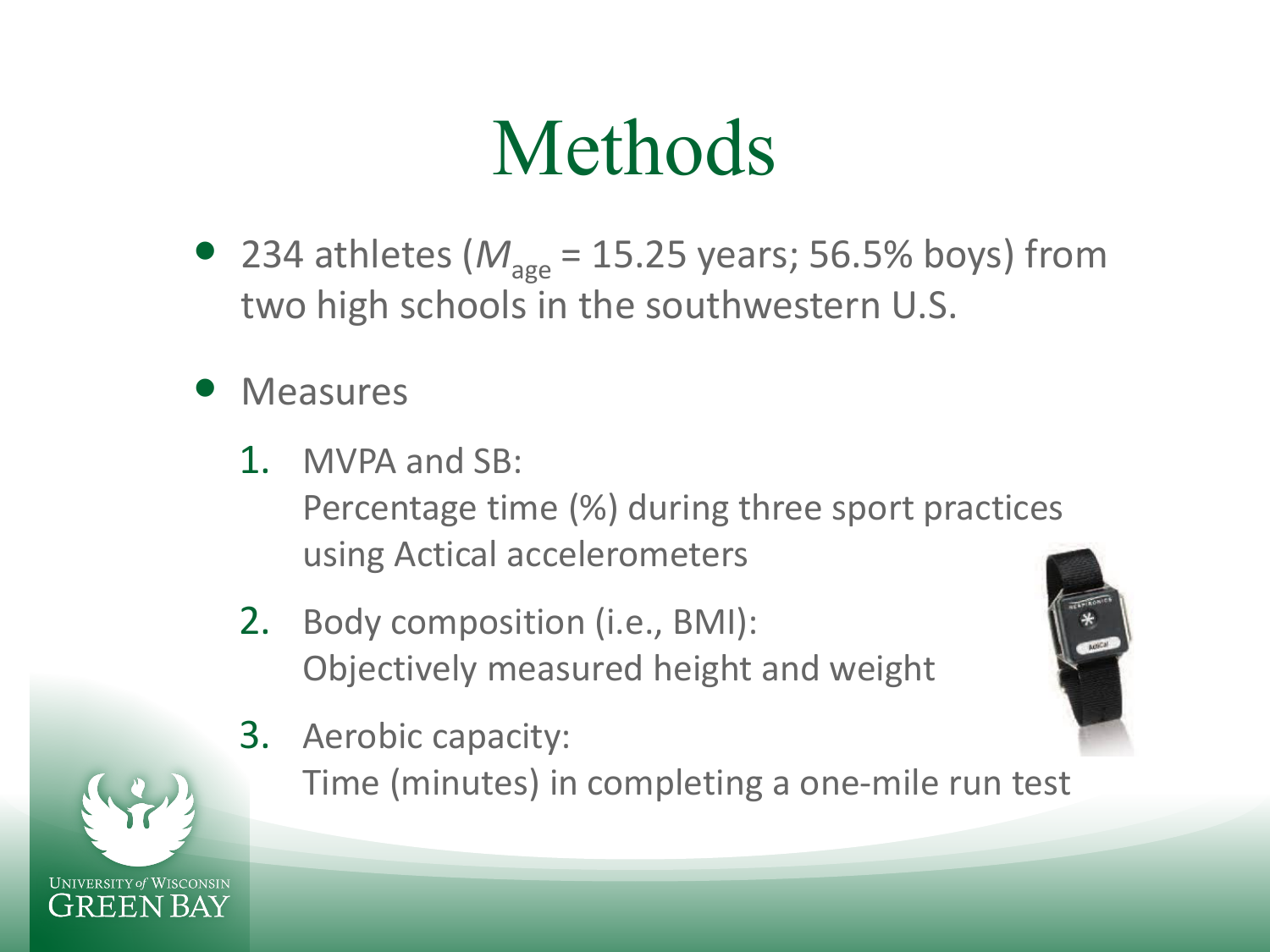### **Results**

### $2 \times 3$  MANOVAs on PA (MVPA% and SB%)

- Sport type: significant multivariate main effect (*p* = .002; Pillai's trace = .073)
- Level: significant multivariate main effect (*p* = .002; Pillai's trace = .081)
- Significant interaction effect (*p* = .048; Pillai's trace = .041)

### 2 × 3 MANOVAs on fitness (BMI and mile time)

- Sport type: significant multivariate main effect (*p* = .002; Pillai's trace = .081)
- Level: significant multivariate main effect (*p* < .001; Pillai's trace  $= .103$ )
- Nonsignificant interaction effect  $(p = .106;$  Pillai's trace = .037)

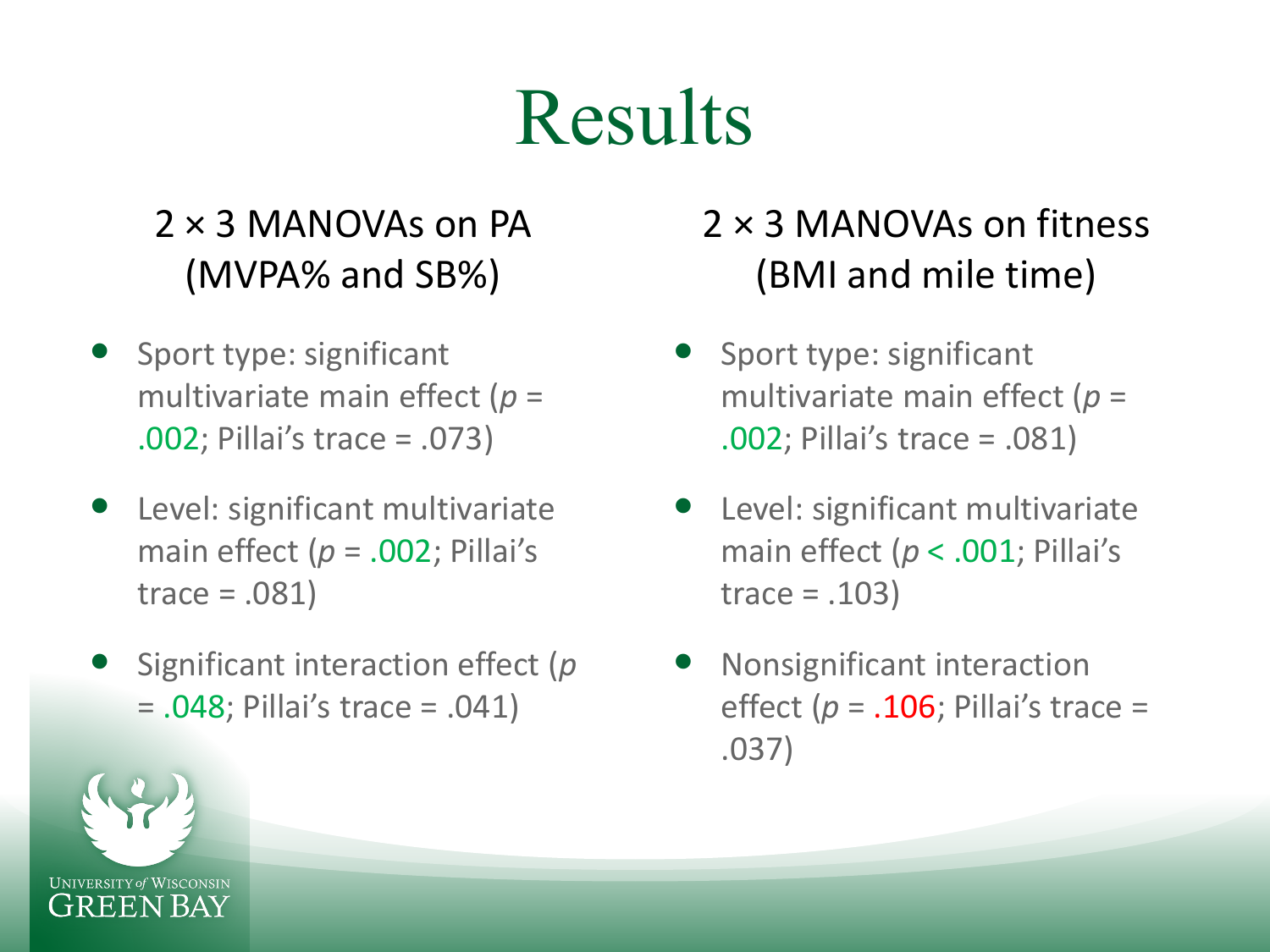#### Estimated Marginal Means of SAvgMVPATime



 Freshman individual sport, varsity individual sport, and varsity team sport athletes had higher MVPA% than JV and freshman team sport athletes

**UNIVERSITY of WISCONSIN GREEN BAY**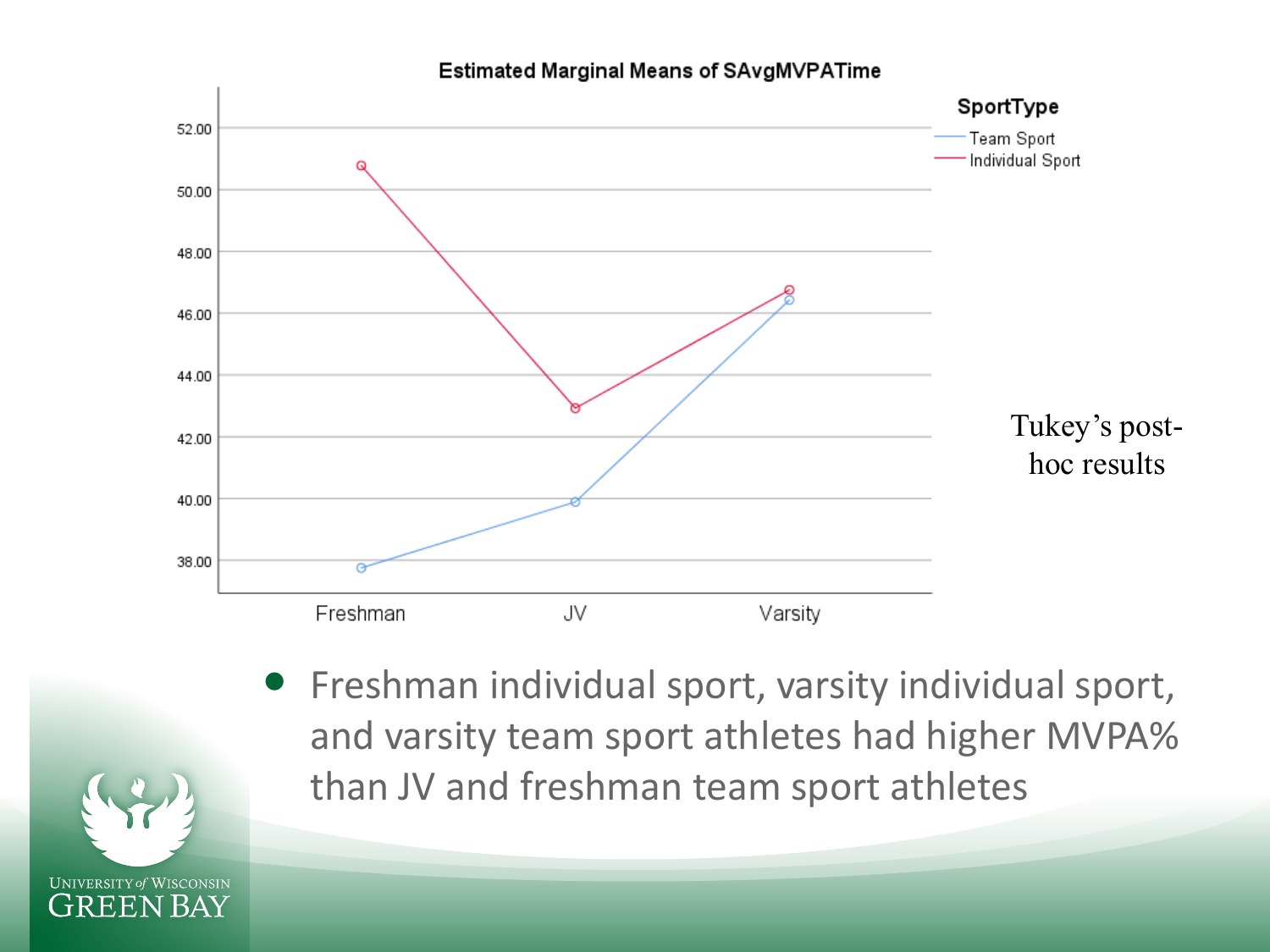

### No significant differences in SB% across groups

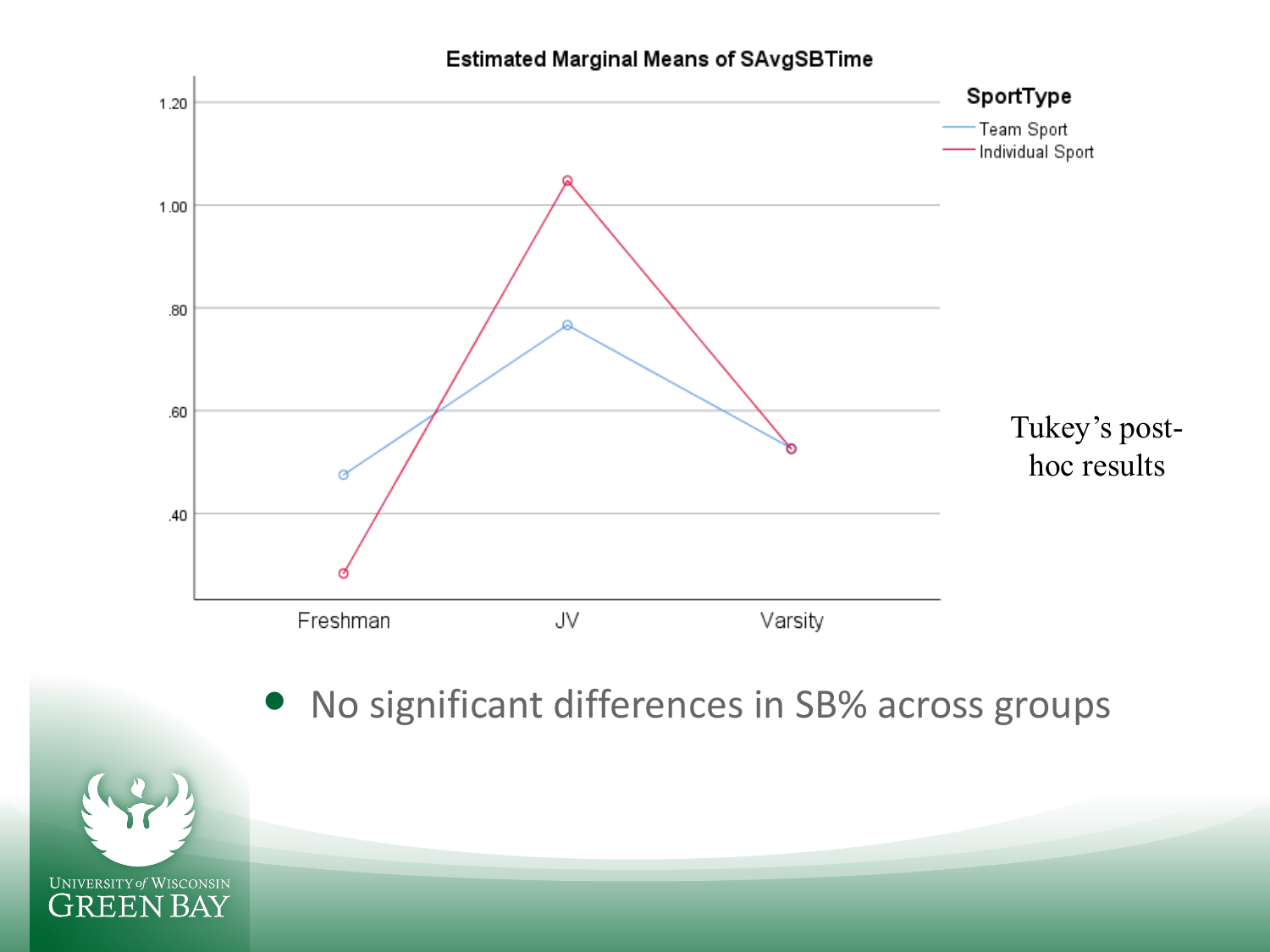#### **Estimated Marginal Means of BMI**



**GREEN BAY**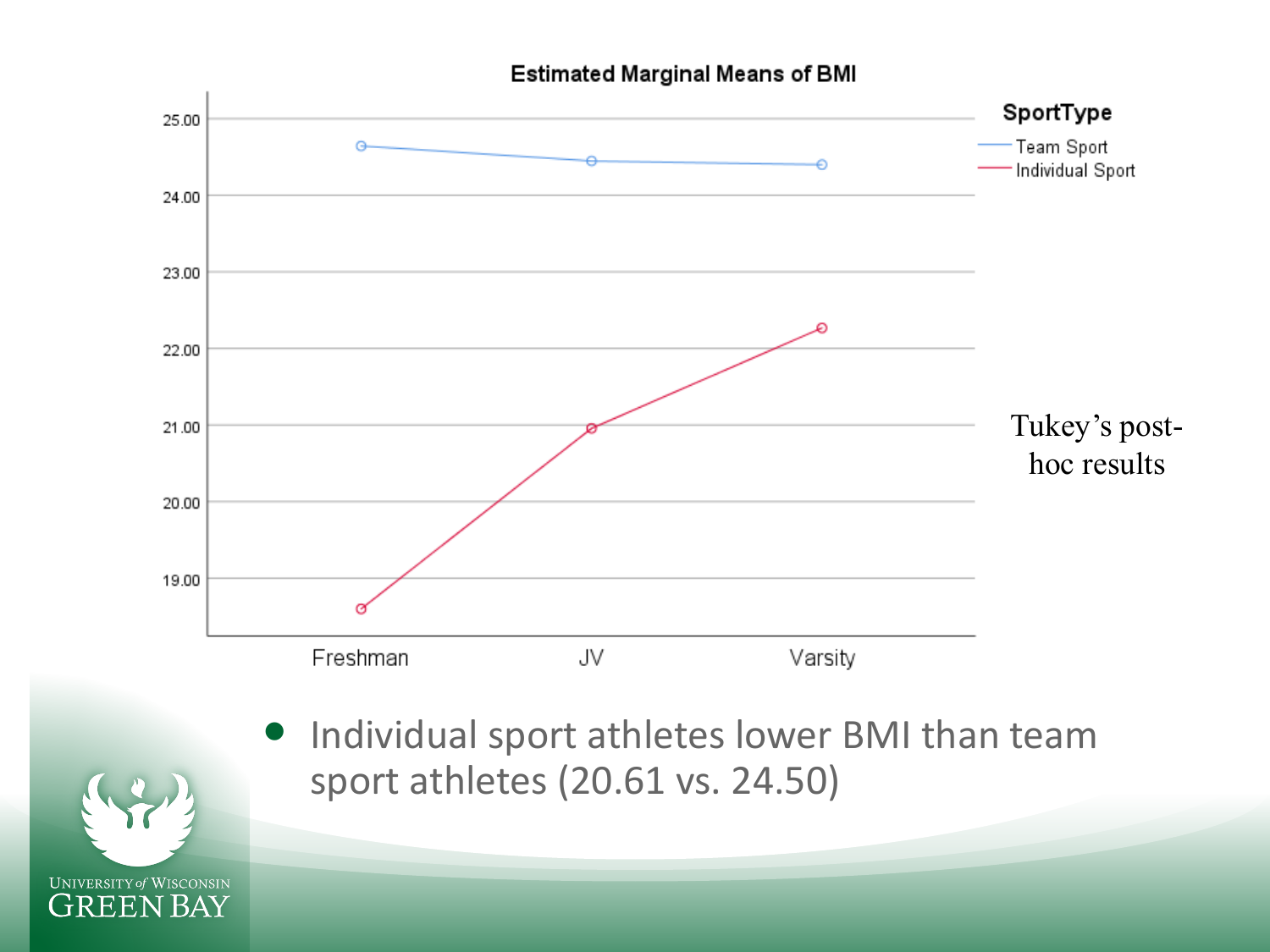



 Varsity athletes had faster mile time than JV and freshman athletes (7.74min vs. 8.67min and 8.64min)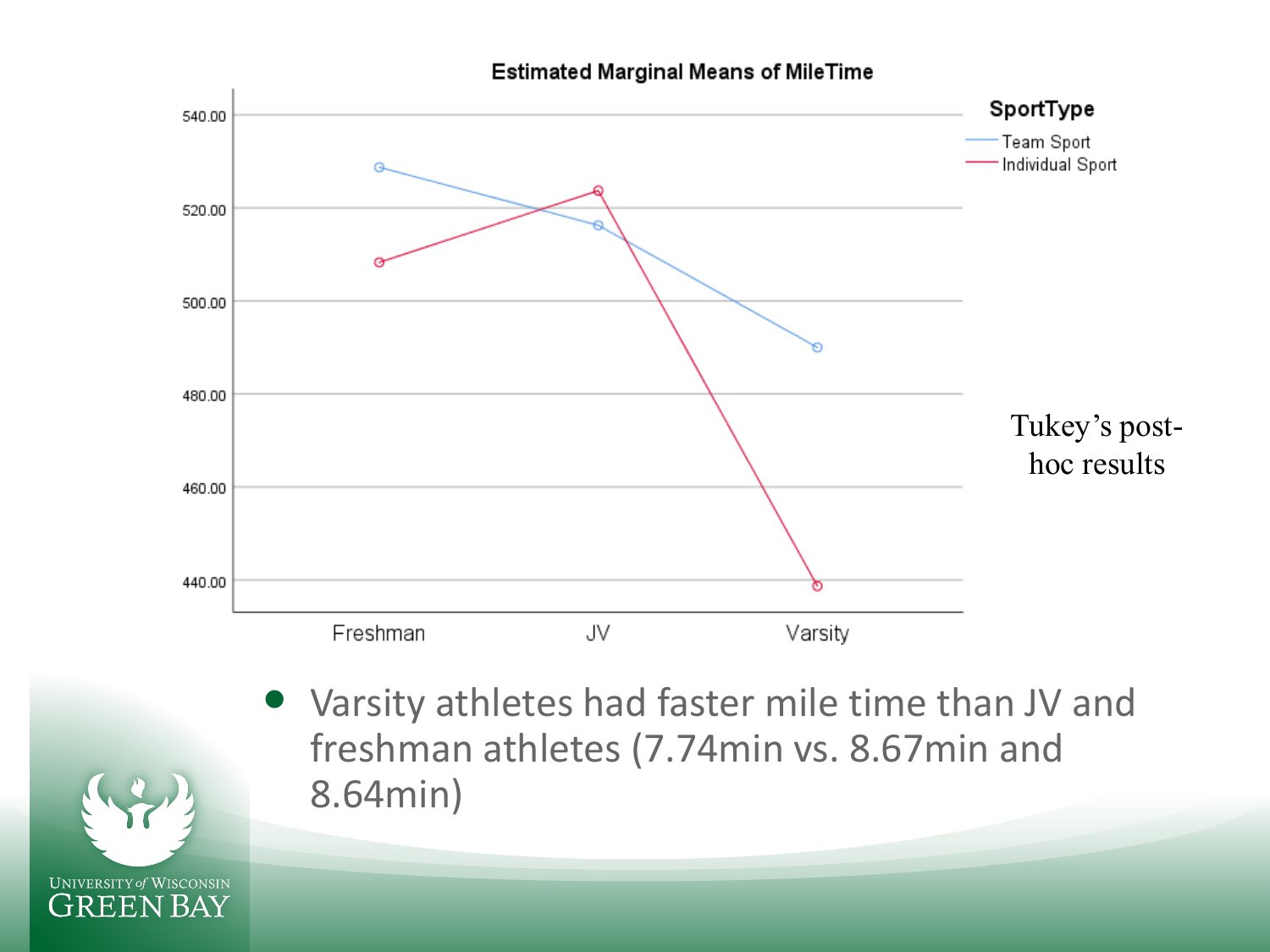### Discussion

- Individual sport and varsity athletes appear to gain more physical health benefits than their corresponding counterparts.
- Coaches should implement strategies to engage team sport, JV, and freshman athletes in at least 50% of MVPA.



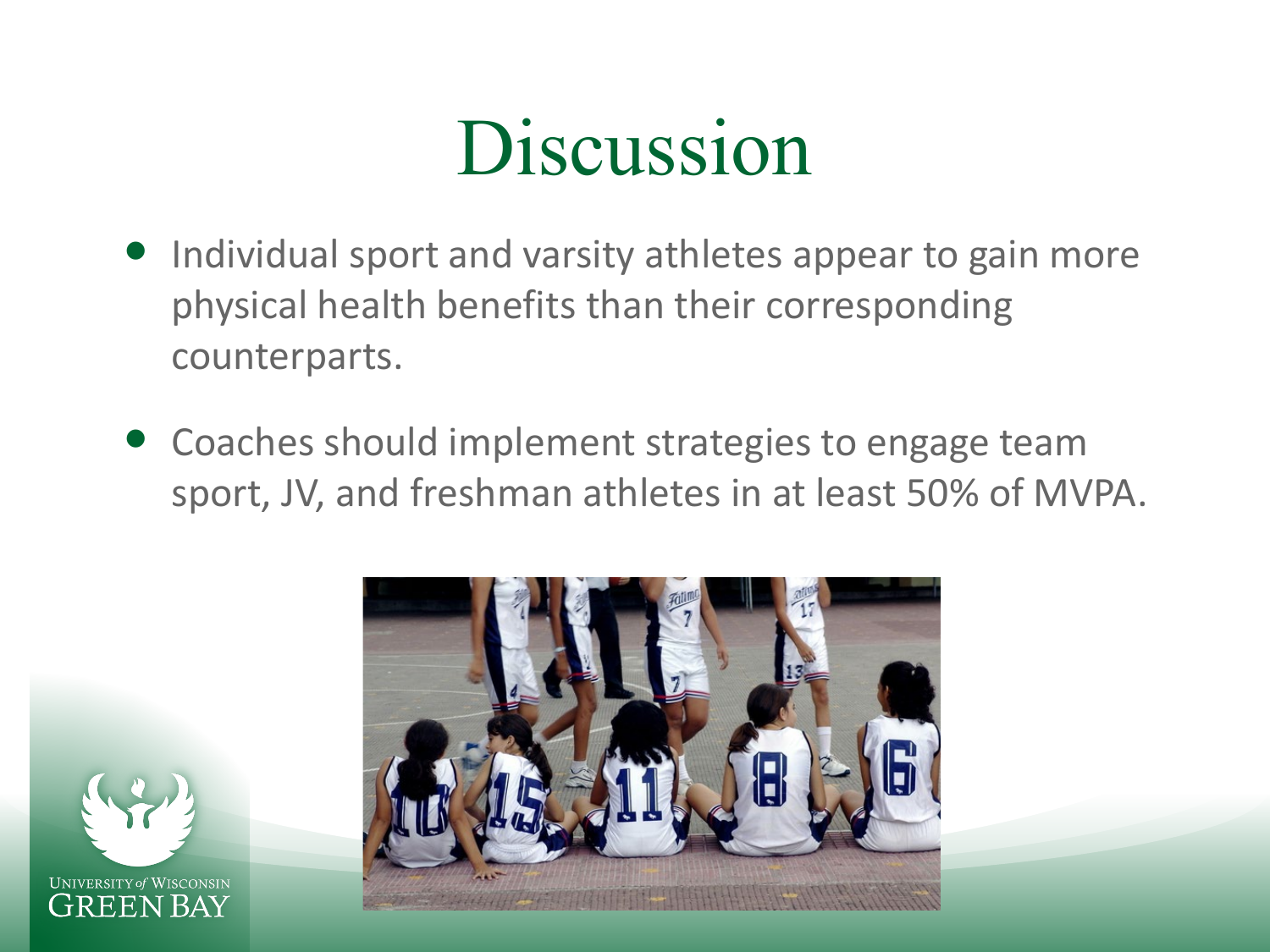## Strengths

- First study examining sport type and level
- Racial/ethnic diversity
- Objective measurement paired with observations



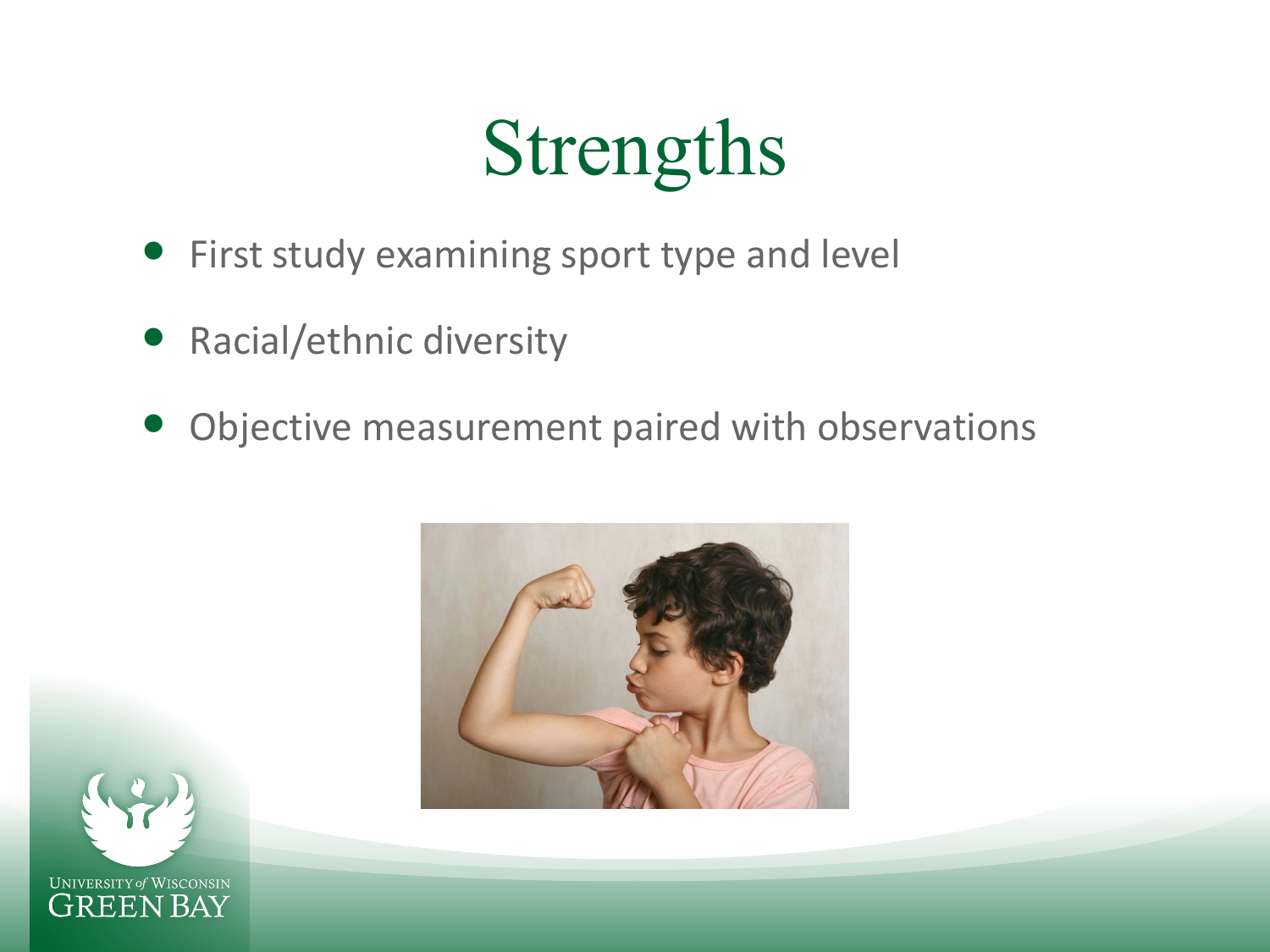### Limitations and Future Research



- Lacks generalizability  $\rightarrow$  more schools, different geographic areas
- Clustering effects in teams  $\rightarrow$ greater sample size
- Fluctuations in practices  $\rightarrow$ Longitudinal design, measures of PA during competition and other fitness components